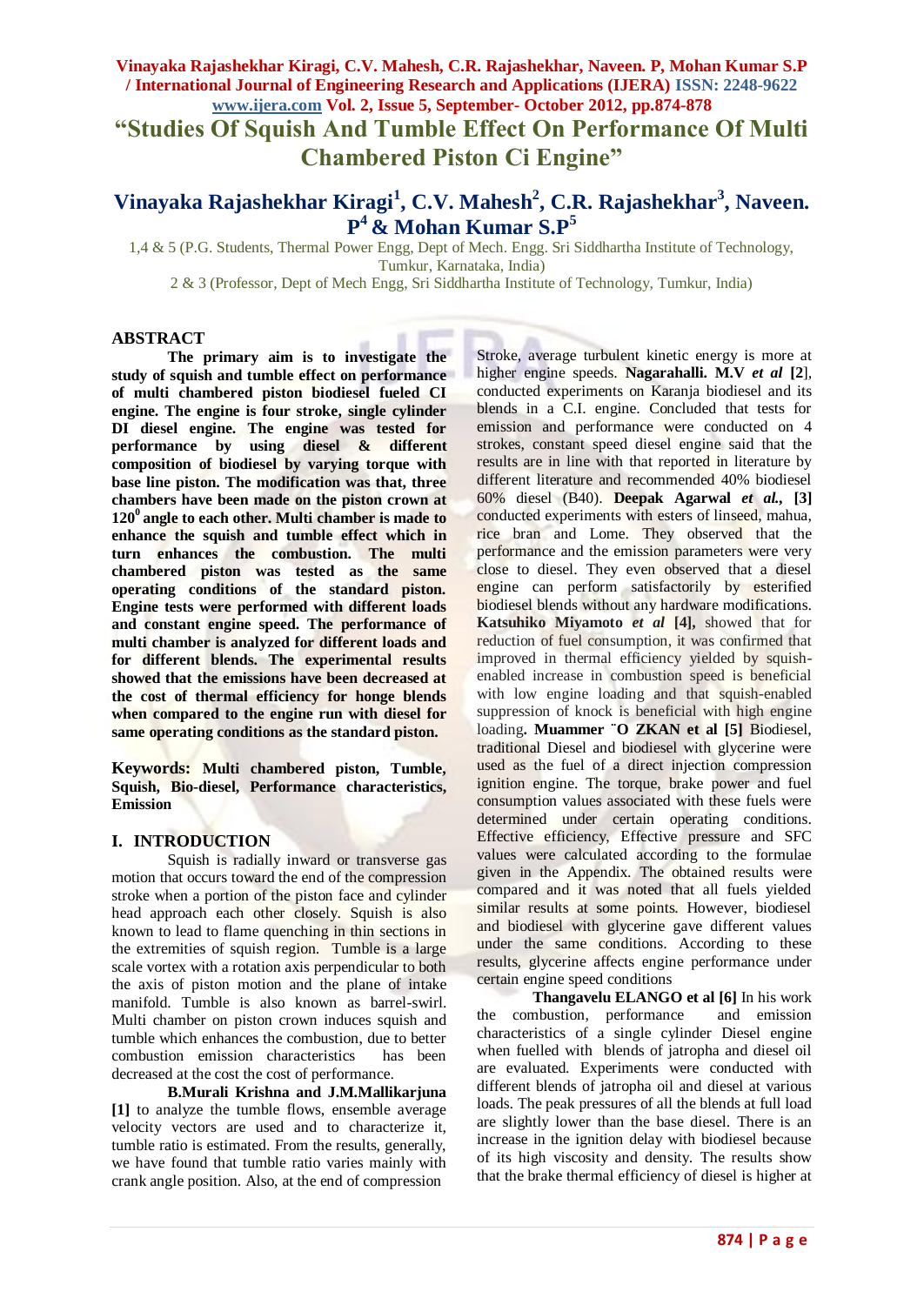all loads followed by blends of jatropha oil and diesel. The maximum brake thermal efficiency and minimum specific fuel consumption were found for blends up to B20. The specific fuel consumption, exhaust gas temperature, smoke opacity and NOx were comparatively higher. However there is an appreciable decrease in HC and CO2 emissions while the decrease in CO emission is margin-al. It was observed that the combustion characteristics of the blends of esterified jatropha oil with diesel followed closely with that of the base line diesel. **TAMILVENDHAN.D et al (7**) In the present work the performance, emission and combustion characteristics of a single cylinder constant speed , direct injection diesel engine using methyl ester of sun flower oil – eucalyptus oil blend as an alternative fuel were studied and the results are compared with the standard diesel fuel operation. Result indicated that 50% reduction in smoke, 34% reduction in HC emission and a 37.5% reduction in CO emission for the MeS50Eu50 blend with 2.8 % increase in NOx emission at full load. Brake thermal efficiency was increased 2.7 % for MeS50Eu50 blend. **N.JANARDHANA RAO et al [8]** Biodiesel is an environmentally friend renewable diesel fuel alternative. A single cylinder direct injection diesel engine was first run with diesel fuel and then with blends of biodiesel based palm oil. The performance and emission characteristics of the engine run with both the fuel have been compared and the results obtained are shown in this paper. From the results obtained, it is understood that the thermal efficiency is slightly less and the specific fuel consumption is slightly higher with biodiesel when compared with Diesel. This is due to the lower calorific value of the biodiesel. It is concluded that the biodiesel can be used as alternative fuel in the Diesel engine without any engine modifications.

The aim of this study is to investigate the brake thermal efficiency and brake specific fuel consumption at different loads with standard piston and with multi chambered piston. The experiments were conducted with a single cylinder, four stroke and DI diesel engine. The results showed that emission has been decreased with little decrement in performance for multi chamber piston.

#### **II. EXPERIMENTAL WORK.**

A 4S, DI single cylinder diesel engine was used (Table 1). The experimental set up is shown in Fig 1. Engine torque used to measure by eddy current dynamometer provided in the engine. The engine has a conventional fuel injection system. The injector is placed at  $28^0$  to the combustion chamber. A piezoelectric pressure transducer was used to measure the in cylinder pressure. It was also provided with temperature sensors for the measurement of jacket water, calorimeter water, and calorimeter exhaust gas inlet and outlet temperatures. An encoder is fixed for crank angle record. Emissions were measured by using INDUS model **PEA205** *is* a 5-gas analyzer meant for monitoring  $CO$ ,  $CO<sub>2</sub>$ , HC,  $O<sub>2</sub>$  and NO in automotive exhaust.

An engine VCR tool was correlated with engine used to measure the performance characteristics like break thermal efficiency and specific fuel consumption for different loads.

The standard piston was tested. The tests were performed for diesel and different composition of Honge bio-diesel (i.e. B10, B20 and B30) for a CR=17.5 and injection pressure of 200 bar.



**Fig.1. Schematic diagram of experimental set up**

|  | <b>SL</b><br>N <sub>O</sub> | <b>ENGINE</b><br><b>PARAMETERS</b> | <b>SPECIFICTION</b>            |
|--|-----------------------------|------------------------------------|--------------------------------|
|  | 01                          | Engine Type                        | TV1(Kirloskar)                 |
|  | 02                          | Number<br>of<br>cylinders          | Single Cylinder                |
|  | 03                          | Number<br>strokes                  | of Four-Stroke                 |
|  | 04                          | Rated power                        | 5.2KW<br>(7)<br>HP<br>@1500RPM |
|  | 0 <sub>5</sub>              | Bore                               | 87.5mm                         |
|  | 06                          | Stroke                             | 110 <sub>mm</sub>              |
|  | 07                          | Cubic Capacity                     | 661cc                          |
|  | 08                          | Compression<br>ratio               | 17.5:1                         |
|  | 09                          | <b>Rated Speed</b>                 | 1500                           |

Table 1. Engine Specification

#### **III. RESULTS AND DISCUSSIONS.**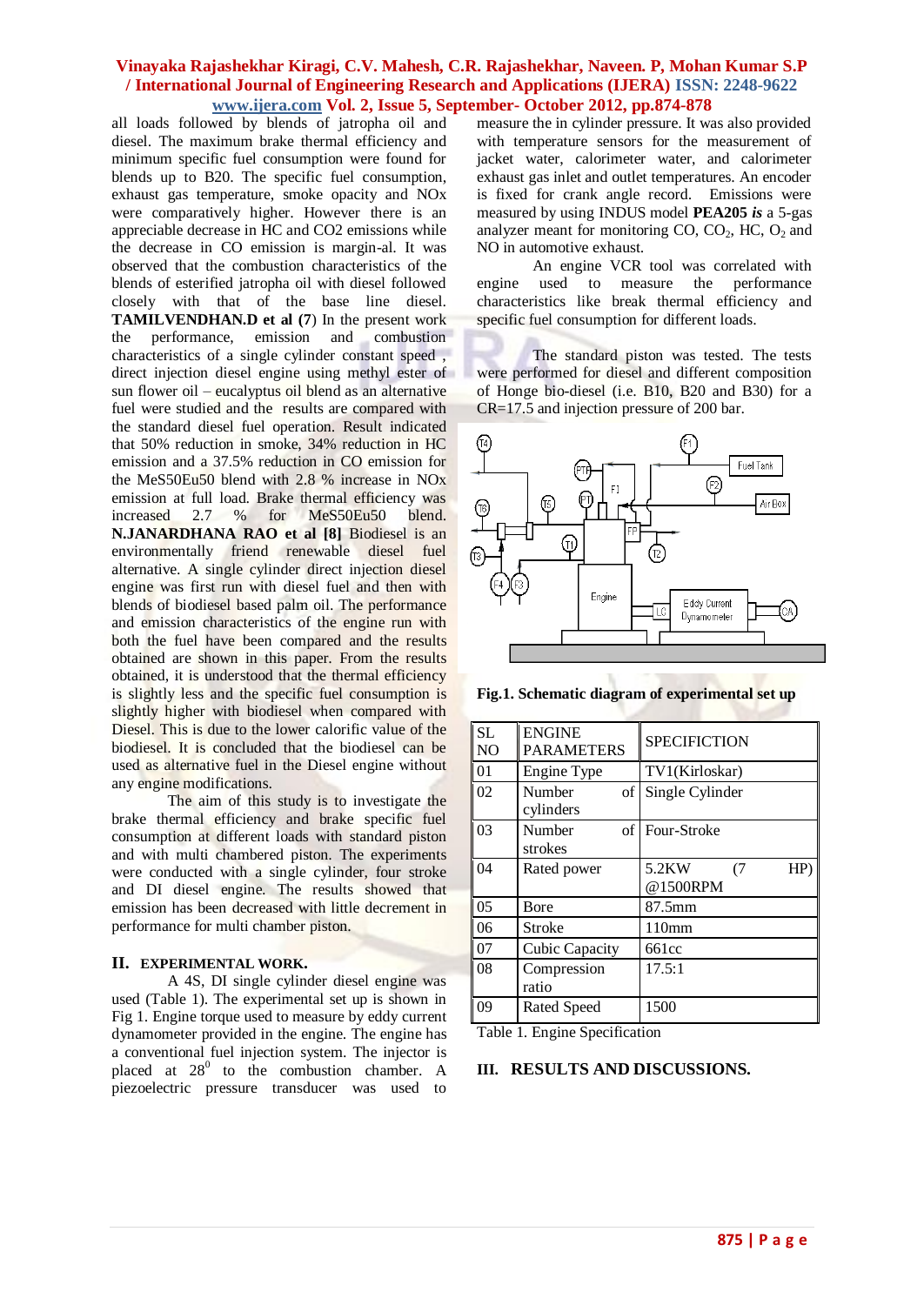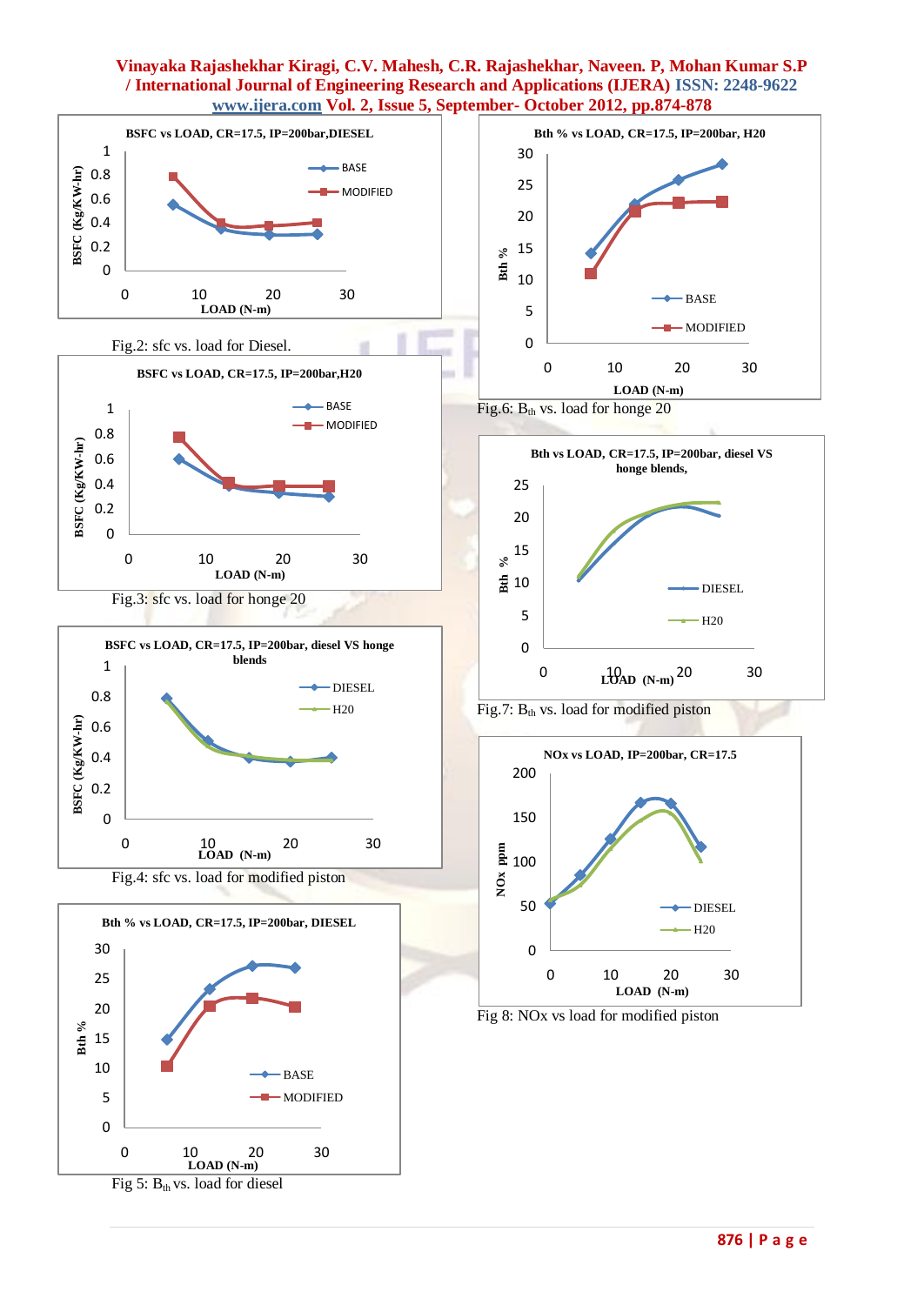



Fig.10: NOx vs. load for diesel

# **SPECIFIC FUEL CONSUMPTION:**

It is observed from fig.2 that at 80% load the consumption of diesel is 0.305Kg/KW-hr and honge is 0.402Kg/KW-hr. From f ig3it is observed that at 80% load the consumption of honge20 for base line piston is 0.303Kg/KW-hr and honge20 for modified piston is 0.384Kg/KW-hr. From fig4 it is observed that at 80% load the consumption of diesel for modified piston is 0.402Kg/KW-hr and honge20 for modified piston is 0.384Kg/KW-hr. so the consumption has increased. It is observed from the graph that as the load increases the energy requirement in terms of fuel decreases since the calorific value honge bio-diesel is less. To generate the energy at par with diesel the bio-diesel should be consumed more.

# **BREAK THERMAL EFFICIENCY:**

It is observed from fig.5 that at 80% load Brake thermal efficiency of diesel is 26.84% and honge20 is 20.34%. From fig6 it is observed that at 80% load the Brake thermal efficiency of honge20 for base line piston is 28.36% and honge20 for modified piston is 22.39%. From fig7 it is observed

that at 80% load Brake thermal efficiency of diesel for modified piston is 20.34% and honge20 for modified piston is 22.39%. So the thermal efficiency has slightly been reduced for modified piston in comparison with base line piston. Owing to poor mixture formation as a result of low volatility and higher viscosity that causes longer ignition delay. The diesel has better atomization than bio-diesel.

## **NO<sup>x</sup> EMISSION**:

Formation of  $NO_x$  is temperature dependent phenomenon. As the engine load increases the combustion gas temperature increases which in turn increases formation of  $NO<sub>x</sub>$ . Honge20 has less emission of  $NO<sub>x</sub>$  due to lower peak combustion temperature because of its lower energy content.

## **IV. CONCLUSIONS:**

Experimental investigations on squish and tumble effect on performance of multi chambered piston CI engine was conducted on single cylinder, 4Stroke, DI, constant speed diesel engine. Tests were conducted for the base piston and multi chamber piston for different loads and compression ratio of 17.5 and injection pressure of 200 bar. The major conclusions drawn from these experiments are as follows:

 1). Specific fuel consumption for diesel and Honge20 for base line piston is lower in comparison with multi chamber piston. But for multi chamber piston the consumption of H20 is slightly lower than that of diesel.

2). Brake thermal efficiency of diesel and honge20 for base line piston is more when compared with multi chamber piston. But for multi chamber piston the brake thermal efficiency of honge20 is slightly more than that of diesel.

3). Emission of NOx for both diesel and honge20 has decreased for multi chamber piston when compared with base line piston and also for multi chamber piston, emission of NOx for honge20 is lesser than diesel.

#### **REFERENCES**

- [1] B. Murali Krishna and J. M. Mallikarjuna "Tumble Flow Analysis in an Unfired Engine Using Particle Image Velocimetry" World Academy of Science, Engineering and Technology 54 2009.
- [2] Nagarahalli. M.V. Nandedkar. V.M and Mohite. K.C. 2010 Emission and performance characteristics of Karanja biodiesel and its blends in a C.I. Engine and its Economics. ISSN 1819-6608.arpn journals.com
- [3] Deepak Agarwal, Lokesh kumar, Avinash kumar agarwal. 2008. Performance Evaluation of a vegetable oil fuelled compression ignition engine. Renewable energy, 33:1147-1156.